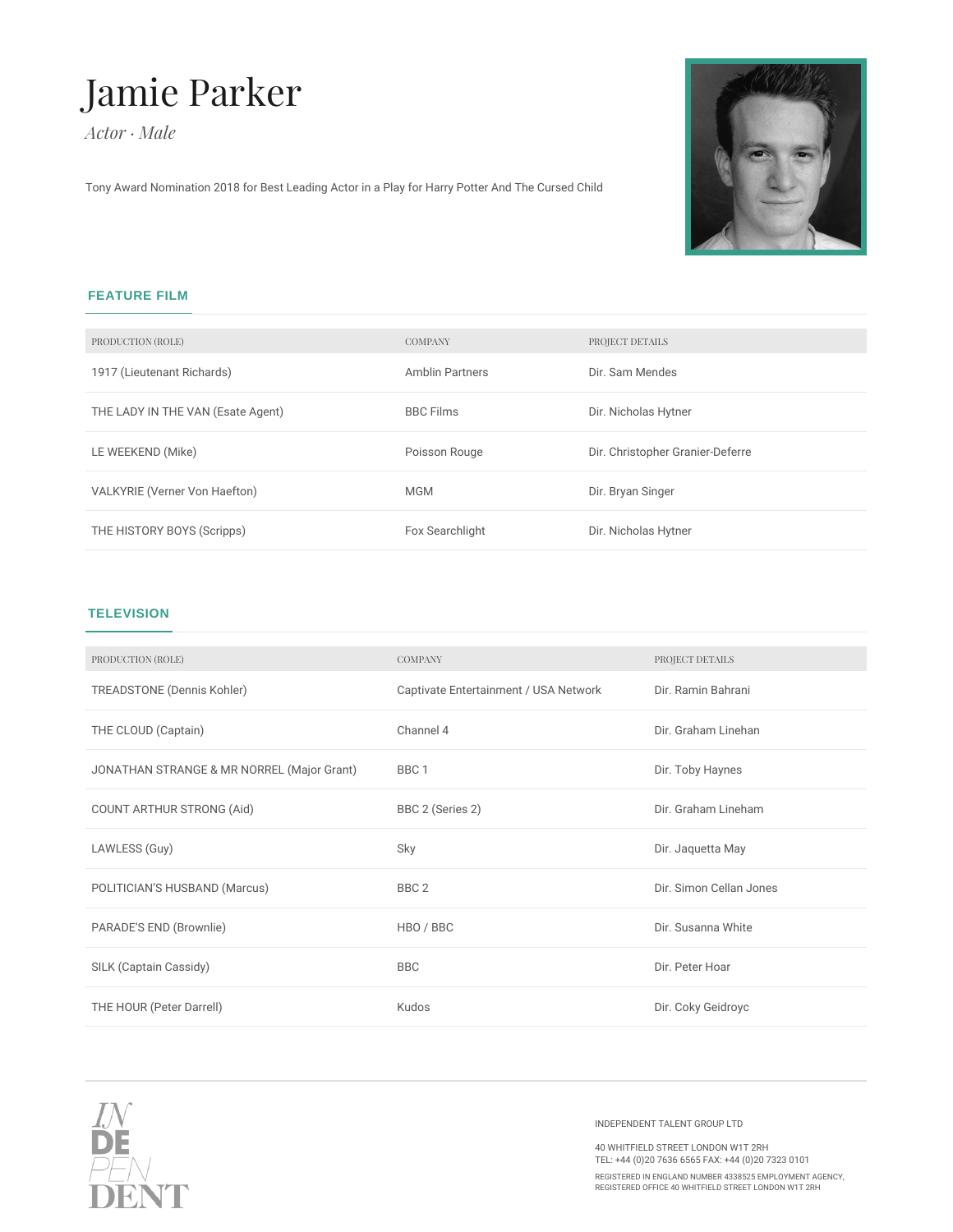| <b>BURN UP</b>                      | Kudos                      | Dir. Omar Madha                  |
|-------------------------------------|----------------------------|----------------------------------|
| <b>HORNE AND CORDEN</b>             | <b>Tiger Aspect</b>        | Dirs. Kathy Burke & Dave Skinner |
| IMAGINE VAN GOGH (Theo Van Gogh)    | <b>BBC</b>                 | Dir. Andrew Hutton               |
| SILENT WITNESS (Alan Peters)        | <b>BBC</b>                 | Dir. Diarmuid Lawrence           |
| MAXWELL (Farguher)                  | <b>BBC</b>                 | Dir. Colin Barr                  |
| AS IF (Toby)                        | <b>Carnival Films</b>      | Dir. Barnaby Sothcombe           |
| WIRE IN THE BLOOD (Peter Gant)      | <b>Coastal Production</b>  | Dir. Alex Pillai                 |
| FOYLE'S WAR (Bruce Leighton Morris) | <b>Greenlit Production</b> | Dir. Jeremy Silberston           |

## **THEATRE**

| PRODUCTION (ROLE)                                     | <b>COMPANY</b>                                                  | PROJECT DETAILS                                                                                                                   |
|-------------------------------------------------------|-----------------------------------------------------------------|-----------------------------------------------------------------------------------------------------------------------------------|
| HARRY POTTER AND THE CURSED CHILD (Harry<br>Potter)   | Palace Theatre, West End and Lyric Theater,<br>Broadway         | Dir. John Tiffany<br><b>Olivier Award Winner for Best Actor</b><br>Tony Award Nomination 2018 for Best Leading<br>Actor in a Play |
| GUYS & DOLLS (Skye Masterson)                         | The Savoy Theatre, West End                                     | Dir. Gordon Greenberg                                                                                                             |
| HIGH SOCIETY (Mike Conor)                             | Old Vic Theatre                                                 | Dir. Maria Friedman                                                                                                               |
| ASSASINS (Balladeer)                                  | <b>Menier Chocolate Factory</b>                                 | Dir. Jamie Lloyd                                                                                                                  |
| <b>GUYS &amp; DOLLS (Skye Masterson)</b>              | <b>Chichester Festival Theatre</b>                              | Dir. Gordon Greenberg                                                                                                             |
| CANDIDA (Morell)                                      | Theatre Royal Bath                                              | Dir. Simon Godwin                                                                                                                 |
| PROOF (Hal)                                           | <b>Menier Chocolate Factory</b>                                 | Dir. Polly Findlay                                                                                                                |
| CAT ON A HOT TIN ROOF (Bric)                          | West Yorkshire Playhouse                                        | Dir. Sarah Esdaile                                                                                                                |
| HENRY V (Henry V)                                     | <b>Globe Theatre</b>                                            | Dir. Dominic Dromgoole                                                                                                            |
| KING JAMES BIBLE (Various)                            | <b>National Theatre</b>                                         | Dir. Polly Findlay                                                                                                                |
| RACING DEMON (Rev Tony Harris)                        | Sheffield Crucible                                              | Dir. Daniel Evans                                                                                                                 |
| ROSENCRANTZ & GUILDENSTERN ARE DEAD<br>(Guildenstern) | Theatre Royal Haymarket / Chichester<br><b>Festival Theatre</b> | Dir. Trevor Nunn                                                                                                                  |
| HENRY IV PARTS I & II (Prince Hal)                    | Shakespeare's Globe                                             | Dir. Dominic Dromgoole                                                                                                            |
| MY ZINC BED (Paul)                                    | Royal and Derngate Theatre                                      | Dir. Laurie Sansom                                                                                                                |
| A NEW WORLD (Thomas Jefferson / Timothy<br>Matlock)   | Shakespeare's Globe                                             | Dir. Dominic Dromgoole                                                                                                            |